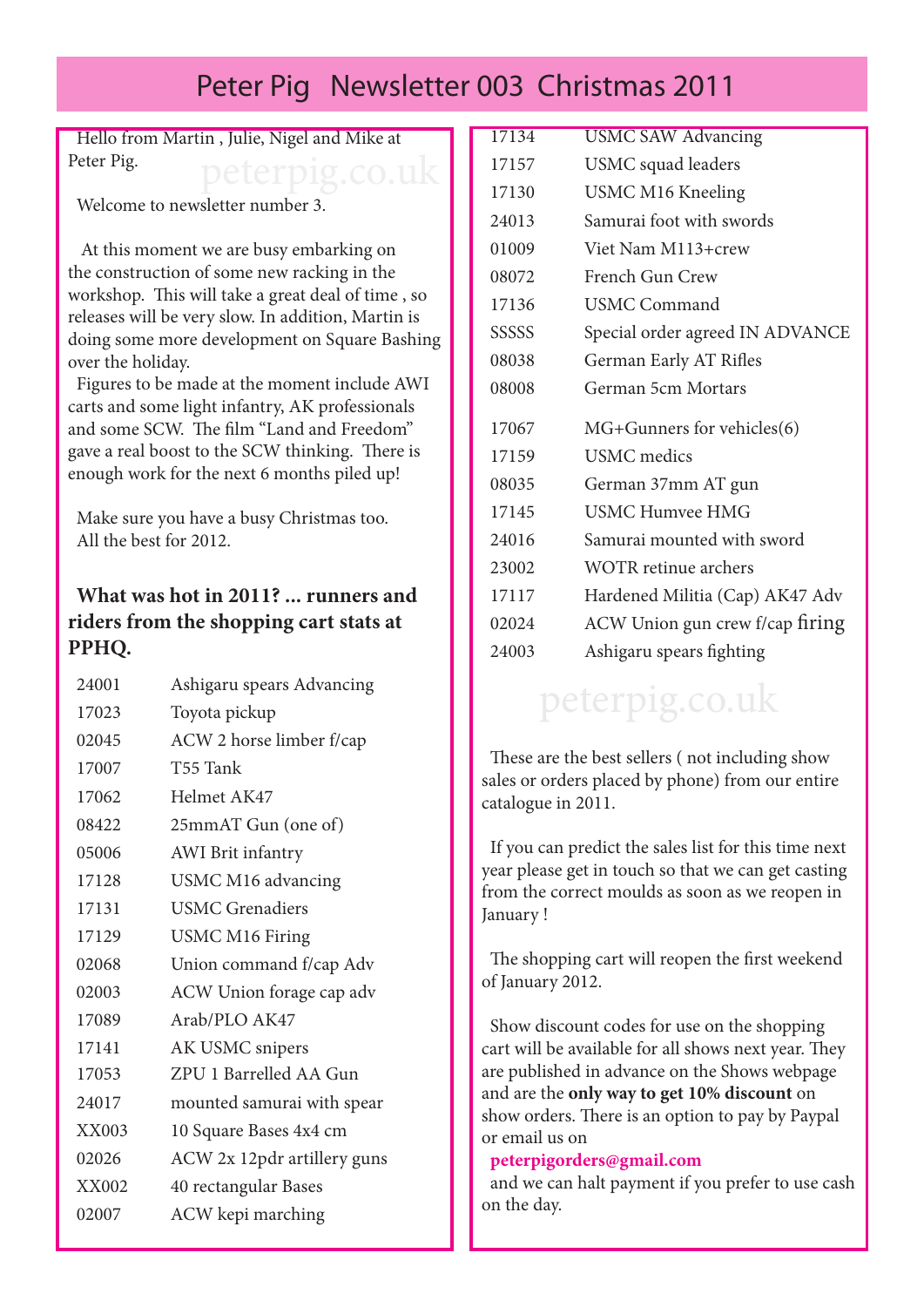## Square Bashing Development Day

Saturday November 26th and the adjoining Friday evening were given over to play testing the Square Bashing rules.

The rules are about 80% done. The accompanying army book is about 50% done. These will be two separate publications. There will be a couple of armies given in the rule book, probably 1914 British and German. The playtest group consisted of Stewart, Chris, Miles, Ralph, Sean and Martin.

The table area is 4 foot wide by 3 feet deep. This is divided into 6" squares. Thus an 8 by 6 grid is the battle area. This works well in the games played so far.

The rules will allow the use of armies from about 1900 (Boers) up to about 1922 (Poles). The expectation is that players can build any one of these "bolt action" armies and pitch it against any other army from the army book. To help with historical games all the armies have one or more historical opponents available. An example would be the Freikorps and Spartakist armies.

An average (median) army would consist of 12 infantry units (4 bases of 3 figs= 12 figs per battalion), 5 guns and 5 machine guns. Each army also has a higher command base. The basic rule structure is about set in place. That is to say, that a turn begins with gas and is followed by asset choice. After this the movement and assaults are carried out.

Throughout the rules a system of "right to left " is used so that players are not confused about which units they have or have not moved. In addition it helps players check they have considered all the units. SB does not use a motivation system. All units can move.

The basic fight mechanism is that a square fights an opponent's square. Squares mean that it is easy to define what troops are in support distance and which units are on flanks etc. In addition the barrages gain from having delineated squares.

Fights are fairly quick, because there are only usually 6 turns in a game. Each fight has a win or lose outcome. The attacker has to kill more to win, else he loses. Often more casualties are suffered in

the fall back than in the initial fighting.

Morale is also conducted by the square. This means that the whole square shares a single result of either "OK", "stand", "retire" or "potential routs".

The victory criteria for each side are different. The attacker must take the objectives and defender's battle line to succeed. The defender needs to hold his battle line too. Points are also awarded for dead bases and related casualties. The rules are wide ranging, 1900 to 1930, so there is a system of status values to help compensate poorer armies. This is so that players can be just as successful with poorer armies as those using superb armies(?).

**Saturday 11th February 2012 next SB playtest day - Yeovil - free to attend. Version 41 testing now !**



Our first shows of 2012 will be, all with Hammerin' Iron, York 5th Feb, Tunbridge Wells 26th Feb and Alumwell 11th March

www.peterpig.co.uk 01305 - 760384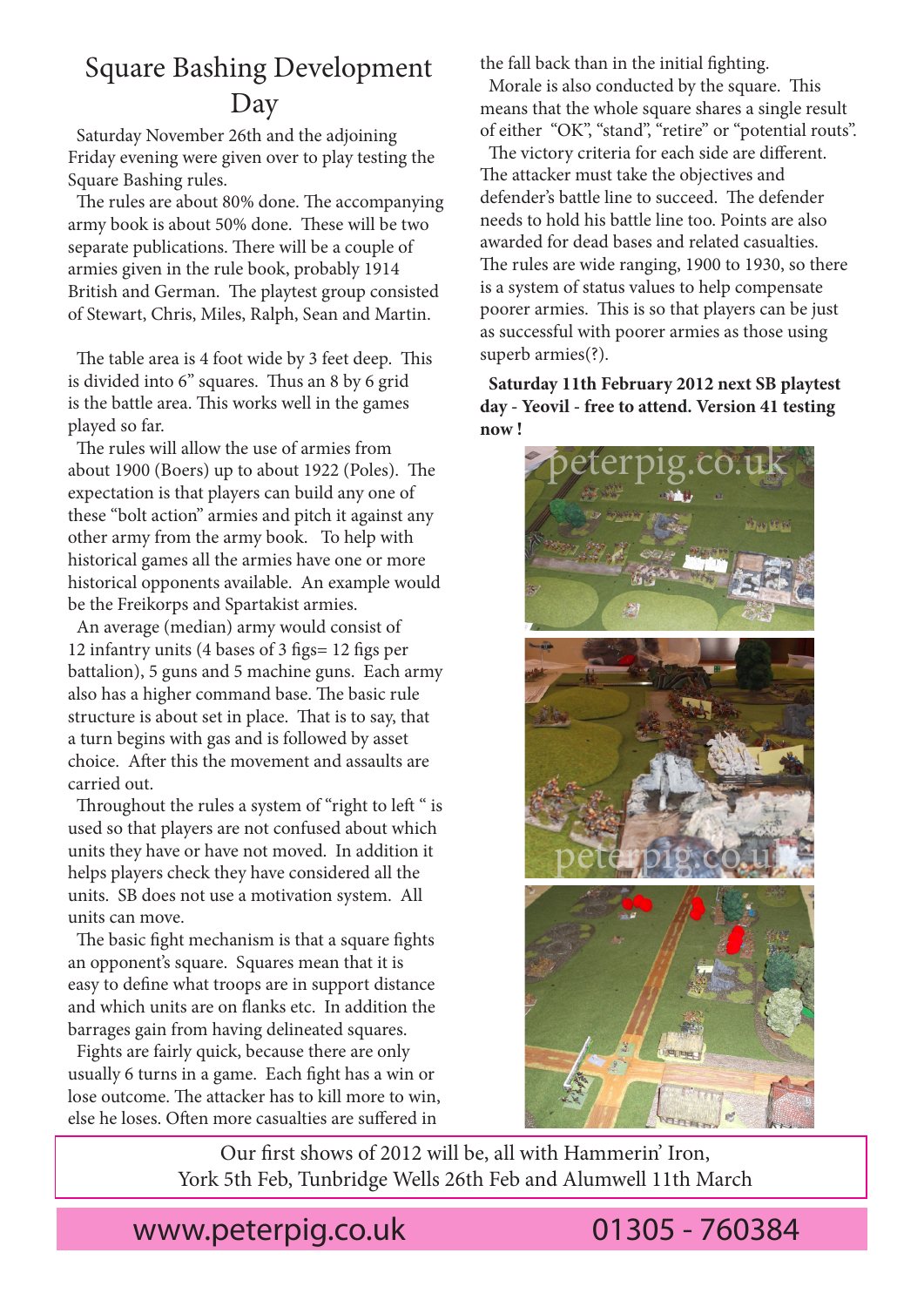### Making an island for Hammerin Iron

**Hammerin iron requires two islands. They can be flat, which is ideal for a fort. These flat islands were often eroded quickly by the water flow, whether from tide or current. This would necessitate constant work on the island. Alternatively they can be contoured and "lumpy". These are more likely to have a rock base to stop them getting washed away too quickly.** 

**What follows is a set of suggestions of how to make an island. Some of the ideas might be useful.**

First. Buy some very thin ply. I used 3mm, but you could use even thinner marine ply. Ply is good because it will not warp as easily as some other materials. Also the rough side will help key in scenery better than say plastic card.

Second. Mark out some hexagons. This can be done with a pair of compasses. Draw the correct size circle that would touch all the points on the hexagon. This is smaller with the hex mat than with the free hexes system. Measure from the mat or spare free hexagon, from point to opposite point. Half this distance to find the radius. Using the compasses without changing the span, mark off the radius around the circumference. It will fit exactly 6 times (??). From any two adjoining corners mark off the centre of the next hexagon.

Third. The ply will cut easily with a junior hacksaw or similar.

Fourth. Seal the ply with a coat of varnish to further help against warping.

Fifth. Glue on some contours made from ply off cuts. Try to achieve a high peak at one of the island extremities. It looks good.

Sixth. Cover the whole thing with "Tetrion" or other filer. I use Tetrion because it is flexible and acts like glue.

Seventh. Whilst the filler is wet sprinkle dried sand over it to give roughness. Then use a small screwdriver to drag routes and paths through the roughness. Allow to dry really thoroughly.

Eighth. Paint in green with yellow beaches. Keep it bright for those games held in low light situations.

Ninth. The sand roughness will help you hi-light with dry brushing. Use a broad sable brush. I often use yellow to highlight green as it is pleasing. The beaches can be hi lighted with white.

Tenth. Pile on green foliage on a removable basis to simulate woods (Evergreen or similar).

The islands can be stored in a bit of bubble wrap. The Tetrion makes them chip resistant. I quite like building specific scenery for specific games as it can be dedicated to that game. Players should be rewarded for good scenery. It is also nice to know what scenery to bring to a game rather than a rummage in a terrain box for proxies. I would really like to make a single piece for the whole table at some point. That would allow the roads to be integral as well as adding scenery that had no specific effect on game play but add to the aesthetic.

Picture - Islands in action at SELWG, ( Crystal Palace in October) , skilfully pointed out by Chris. Peter Pig carrier bag carefully posed in the corner of the picture ... we sponsored the event by supplying a thousand carrier bags !

Hammerin' Iron will shortly be taking a break from the show circuit. It started the tour at Salute and will be at York and Alumell early in 2012 before finishing the complete "season".

If you have any pictures of your own fleet or game set up would you be happy to share here ? please send to : julie@peterpig.demon.co.uk